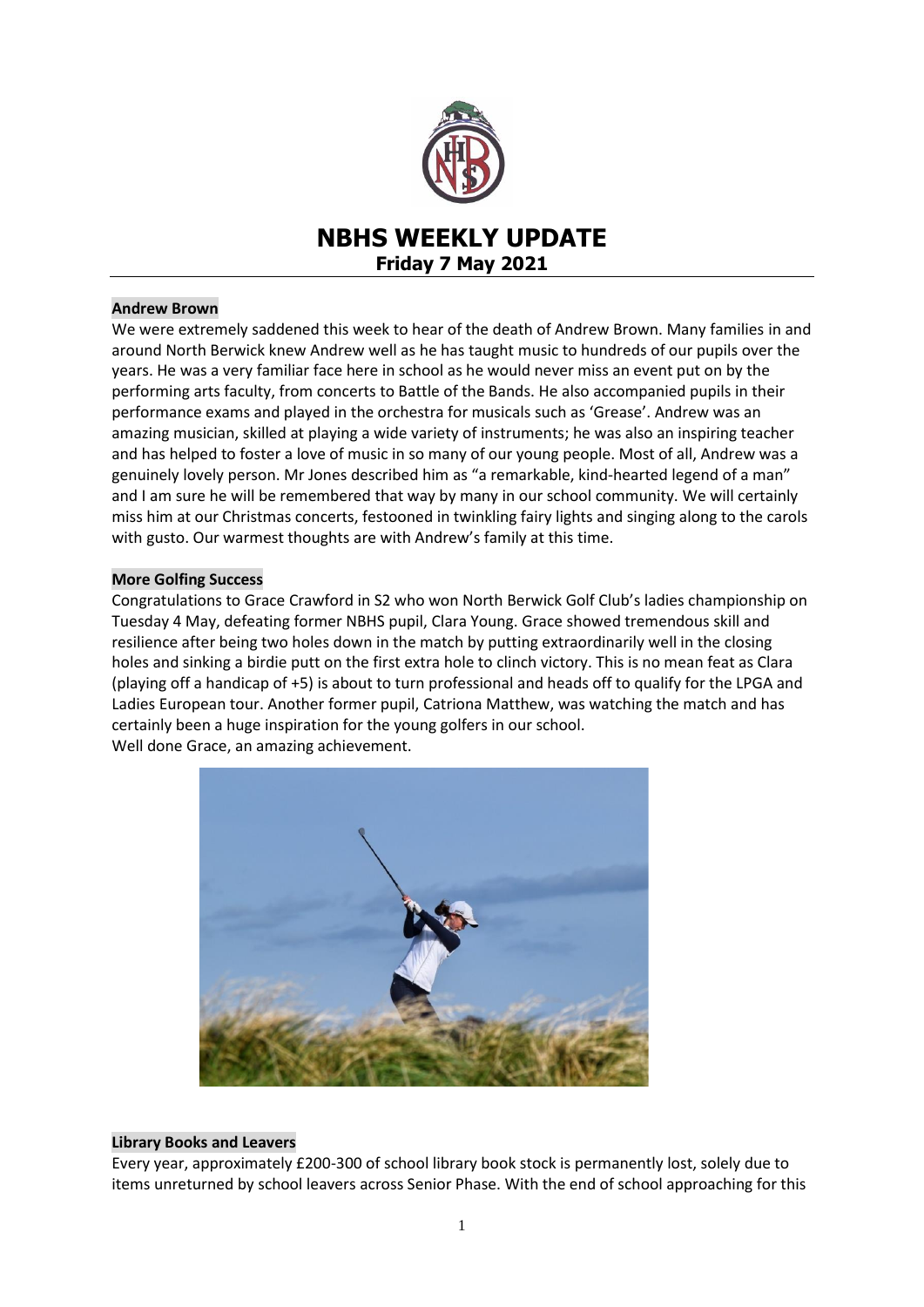year's school leavers in S4-6, it would be greatly appreciated if they could please have a search at home for any school library books and ensure these are returned before their last day of school.

Reminder notices will be handed out in tutor group next week to those S6 who have books outstanding on their library records. Please note that books could have been borrowed at any point during a pupil's time at North Berwick High School, not just over the previous school year. There are no charges for overdue books. Books can be returned at the school library, to the returns boxes located at each school entrance or to the local East Lothian public library. If an item has been lost or damaged, or if there are any queries, pupils are asked to speak to Miss Wilson in the school library as soon as possible.

# **Careers**

Mick Burns Careers Adviser Email: [mick.burns@sds.co.uk](https://mail.elcschool.org.uk/owa/redir.aspx?C=fbGa3DGVrsUoQB2CnJP23eXwMGzxu7J1CtarT6dTOwkq_NlpJujXCA..&URL=mailto%3amick.burns%40sds.co.uk) Mobile: 07887 831454 Twitter: MickBurns2

- **IT Cyber Security Junior Apprentice [here](https://www.edubuzz.org/careers/2021/05/05/it-cyber-security-junior-apprentice/)**
- BFI Film Academy Young Programmers [here](https://www.edubuzz.org/careers/2021/05/05/bfi-film-academy-young-programmers/)
- Wheatley Group Modern Apprenticeships [here](https://www.edubuzz.org/careers/2021/05/05/wheatley-group-modern-apprenticeships/)
- **Graduate Apprenticeship Heriot Watt [here](https://www.edubuzz.org/careers/2021/05/04/graduate-apprenticeship-administrative-assistant-heriot-watt-university/)**
- Lawscot Foundation bursary package 202[1 here](https://www.edubuzz.org/careers/2021/05/04/lawscot-foundation-bursary-package-2021/)
- Some recent East Lothian vacancies for joinery and administration [here](https://www.edubuzz.org/careers/2021/04/22/east-lothian-vacancies-3/)
- Channel 4 Apprenticeship Glasgow [here](https://www.edubuzz.org/careers/2021/04/28/daytime-and-features-commissioning-apprentice-glasgow/)
- Early Years Practitioner Edinburgh-Modern Apprentic[e here](https://www.edubuzz.org/careers/2021/04/22/modern-apprentice-early-years-practitioner-edinburgh/)
- Updated Modern Apprentices in Edinburgh and Lothian's[here](https://www.edubuzz.org/careers/2021/04/27/mas-edinburgh-and-lothians/)
- Scottish Government Modern Apprenticeship £20,864 £23,032 **-** Mor[e here](https://www.edubuzz.org/careers/2021/04/27/modern-apprenticeship-scottish-government-4/)
- Seasonal Leisure Assistants North Berwick [here](https://www.edubuzz.org/careers/2021/04/28/seasonal-leisure-assistants-north-berwick/)
- Had-Fab East Lothian Engineering vacancies [here](https://www.edubuzz.org/careers/2021/04/27/had-fab-east-lothian-vacancies/)
- **Visitor Experience Assistant** Modern Apprenticeship 3 POSTS 17585 Contract: Fixed Term – 18 months' Salary: £18,733 pro rata per annum, equates to £17,720.41 per annum - Appl[y here](https://www.theguarantee.org/jobs-board/visitor-experience-assistant-modern-apprenticeship-3-posts-17585)
- **Online Summer Schools** Royal Conservatoire of Scotland Royal Conservatoire of Scotland's exciting programme of online summer schools, featuring a range of courses designed to keep you learning and creating at home, will run throughout July and August 2021. Details [here](https://www.edubuzz.org/careers/2021/04/27/summer-school-online-summer-schools-royal-conservatoire-of-scotland/)
- **[Online Resources from Future Asset](https://www.futureasset.org.uk/resources/)** We are really excited to tell you about the new online resources available from Future Asset to inform and educate your students about a career in investment management and to help put learning into context. Resources can be accessed [here](https://www.edubuzz.org/careers/2021/04/27/online-resources-from-future-asset/)
- **Apprenticeship Family** We have put together a short presentation in The Apprenticeship Family [here](https://www.edubuzz.org/careers/2021/01/21/apprenticeship-family/) that you may find useful, particularly at subject choice time.
- **Edinburgh College applications** I have posted a preparation for college talk with additional resources which can viewed [here](https://www.edubuzz.org/careers/2017/12/06/applying-for-college-2018/) I have posted several vacancies recently at edubuzz.org/careers so please visit if you are considering employment, apprenticeships or training. Another useful site if you are looking for local vacancies is edubuzz.org/midandeastvacancies as well as [www.apprenticeship.scot](http://www.apprenticeship.scot/)
- **Scotland's Rural College applications** <https://ww1.sruc.ac.uk/>
- **Scottish Seabird Centre - Marine Careers** Ever wondered what sort of jobs there are that involve working with the ocean?